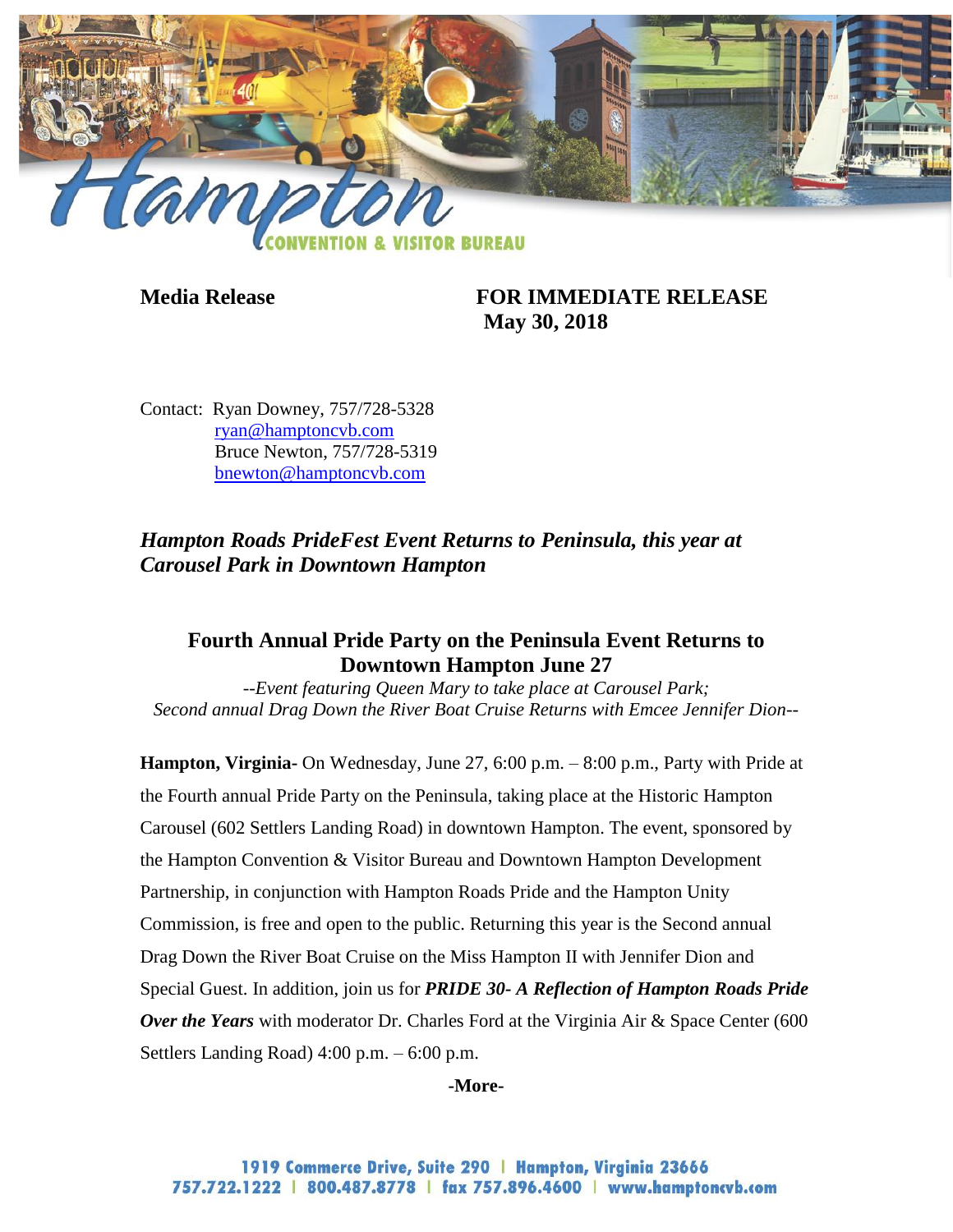## **Fourth Annual Pride Party on the Peninsula Event Returns to Downtown Hampton June 27- Page 2**

This year's festivities, hosted by Emcee Queen Mary and friends, includes delicious complimentary hors d'oeuvres by local Hampton restaurants, including Graham & Rollins, Venture Kitchen & Bar, Stillwater Tavern, Glazed Doughnuts, Musasi, Crowne Plaza Hampton Marina Hotel, and The Grey Goose. Other highlights include a DJ, raffle contest, and a complimentary drink ticket to the first 200 guests (register for your ticket at [www.visithampton.com/prideparty/\)](http://www.visithampton.com/prideparty/) with a cash bar after that. In addition, the Hampton History Museum will offer free rides on the historic Hampton Carousel to all attendees.

Don't miss the Down the River Boat Cruise on the Miss Hampton II, featuring Jennifer Dion and Special Guest. Highlights will include drag queens, music, dancing, and more. Cost is \$10 per person with all proceeds benefitting LGBT Life Center. Please note, the capacity of the Miss Hampton II Cruise is 100 people so register soon! Register at [https://www.eventbrite.com/e/pride-party-on-the-peninsula-drag-down-the-river-boat](https://www.eventbrite.com/e/pride-party-on-the-peninsula-drag-down-the-river-boat-cruise-2018-tickets-46528164994?aff=ehomecard)[cruise-2018-tickets-46528164994?aff=ehomecard](https://www.eventbrite.com/e/pride-party-on-the-peninsula-drag-down-the-river-boat-cruise-2018-tickets-46528164994?aff=ehomecard) .

## **PARTY WITH PRIDE**

Rain or shine, join us Wednesday, June 27, 2018 for the Fourth annual Pride Party on the Peninsula at Carousel Park, 602 Settlers Landing Road in Hampton 23669

## **SCHEDULE OF EVENTS**

| 4:00 p.m. $-6:00$ p.m. | <b>PRIDE 30-Reflection of Hampton Roads Pride Over the</b><br><b>Years</b><br>Join us as we celebrate PRIDE with a moving look back at<br>Pride history. An open moderated conversation will follow<br>keynote speaker Dr. Charles Ford's presentation. The<br>conversation will allow participants to share a moment of<br>reflection on their positive personal journey to Pride 30.<br>Virginia Air & Space Center. 600 Settlers Landing Road, |
|------------------------|---------------------------------------------------------------------------------------------------------------------------------------------------------------------------------------------------------------------------------------------------------------------------------------------------------------------------------------------------------------------------------------------------------------------------------------------------|
|                        | Hampton, VA 23669.                                                                                                                                                                                                                                                                                                                                                                                                                                |

#### **-More-**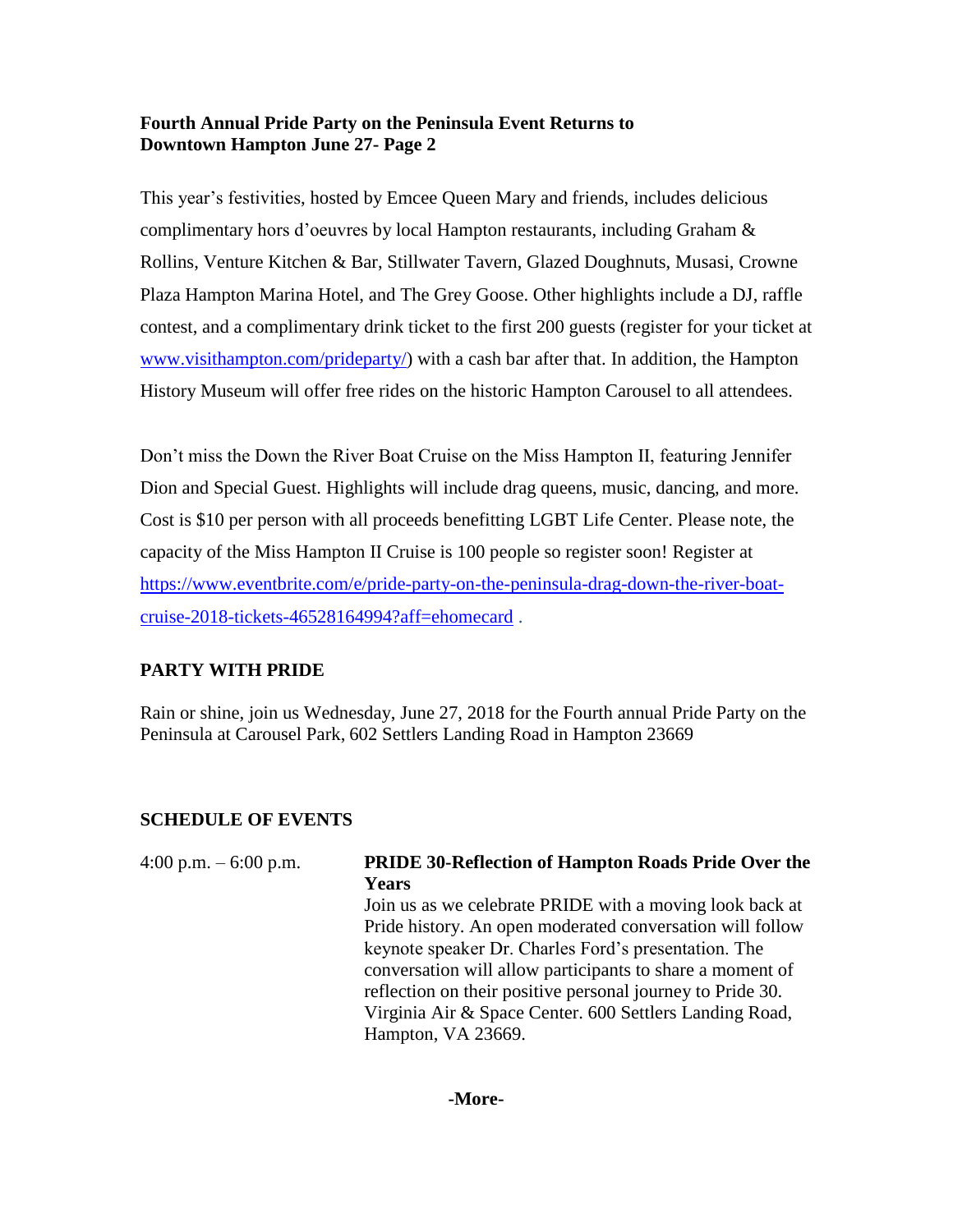## **Fourth Annual Pride Party on the Peninsula Event Returns to Downtown Hampton June 27- Page 3**

| $6:00 \text{ pm} - 8:00 \text{ pm}$         | <b>Fourth annual Pride Party on the Peninsula</b><br>A FREE EVENT including delicious hors d'oeuvres and a<br>complimentary drink ticket to the first 300 guests (cash bar<br>after 300). RSVP at <u>www.visithampton.com/prideparty</u> /.<br>Carousel Park. 602 Settlers Landing Road, Hampton, VA<br>23669. |
|---------------------------------------------|----------------------------------------------------------------------------------------------------------------------------------------------------------------------------------------------------------------------------------------------------------------------------------------------------------------|
| 6:00 p.m. $-8:00$ pm                        | <b>Free historic Hampton Carousel rides for party</b><br>attendees                                                                                                                                                                                                                                             |
|                                             | Take a spin back in time on the historic 1920's Hampton                                                                                                                                                                                                                                                        |
|                                             | Carousel. Carousel Park. 602 Settlers Landing Road,                                                                                                                                                                                                                                                            |
|                                             | Hampton, VA 23669.                                                                                                                                                                                                                                                                                             |
| Board 7:30pm-7:45pm                         |                                                                                                                                                                                                                                                                                                                |
| Cruise $8:00 \text{ pm} - 10:00 \text{ pm}$ | Second annual Drag Down the River Boat Cruise on the                                                                                                                                                                                                                                                           |
| <b>Miss</b>                                 |                                                                                                                                                                                                                                                                                                                |
|                                             | <b>Hampton II</b>                                                                                                                                                                                                                                                                                              |
|                                             | Enjoy a Drag Cruise (first 100 people to register) on the                                                                                                                                                                                                                                                      |
|                                             | Hampton River with Jennifer Dion and Special Guest.                                                                                                                                                                                                                                                            |
|                                             | Highlights include drag queens, music, dancing, and more.<br>Cost is \$10 per person                                                                                                                                                                                                                           |
|                                             |                                                                                                                                                                                                                                                                                                                |
|                                             | with all proceeds benefitting LGBT Life Center. Register at                                                                                                                                                                                                                                                    |
|                                             | https://www.eventbrite.com/e/pride-party-on-the-                                                                                                                                                                                                                                                               |
|                                             | peninsula-drag-down-the-river-boat-cruise-2018-tickets-                                                                                                                                                                                                                                                        |
|                                             | 46528164994?aff=ehomecard 602 Settlers Landing Road,                                                                                                                                                                                                                                                           |
|                                             | Hampton, VA 23669.                                                                                                                                                                                                                                                                                             |

For further information on the Fourth annual Pride Party on the Peninsula, contact Hampton Convention and Visitor Bureau Tour & Travel, Visitor Services Manager Bruce Newton at 757/728-5319 or [bnewton@hamptoncvb.com.](mailto:bnewton@hamptoncvb.com) *Free parking is available throughout downtown Hampton.*

Partially bordered by the Hampton Roads harbor and Chesapeake Bay, Hampton, with the 344,000 sq. ft. Hampton Roads Convention Center and the award-winning Hampton

**-More-**